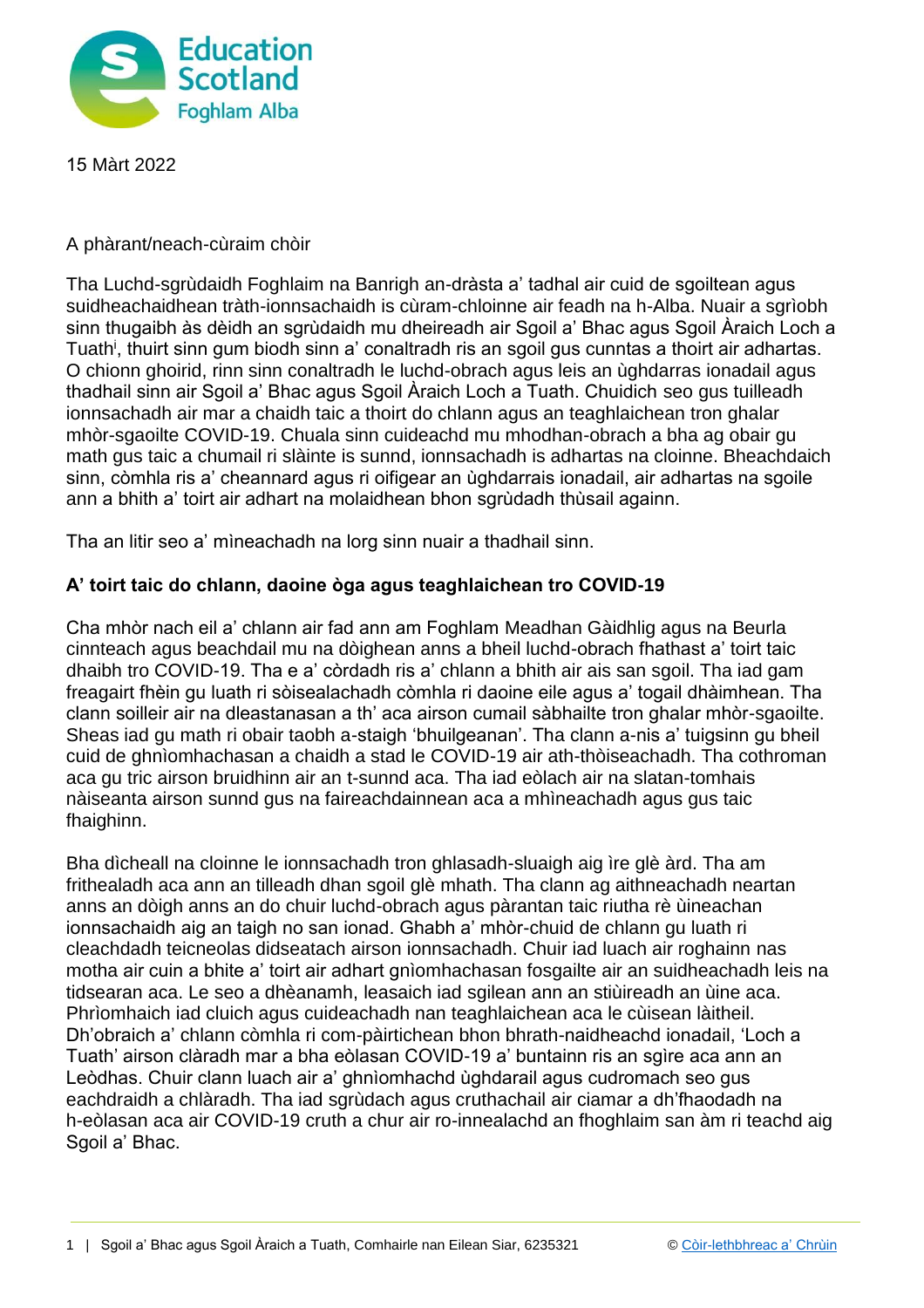

Tha an ceannard-sgoile agus an luchd-obrach a' dèanamh oidhirpean mòra gus taic a thoirt do fhoghlam na cloinne tro COVID-19. Dh'atharraich tidsearan an curraicealam gu sealach gus fòcas a dhèanamh air litearrachd, àireamhachd, sunnd agus fileantas a thogail anns a' Ghàidhlig. Dh'obraich luchd-cleachdaidh san sgoil-àraich ann an ionadan ionnsachaidh ann an sgìrean eile de Leòdhas. Bha dleastanas luachmhor aig luchd-taic le cuideachadh ionnsachadh agus sunnd na cloinne. Chum iad ann an conaltradh còmhla ri teaghlaichean. Bha barrachd fòcais aig a h-uile neach-obrach air leughadh agus ionnsachadh proifeasanta ceangailte ris na feumalachdan pearsanta aca agus leasachadh na sgoile. Leasaich luchd-obrach na sgilean aca ann an teicneolas didseatach. 'S e aon eisimpleir de seo cleachdadh goireas didseatach airson conaltradh a dhèanamh còmhla ri clann agus pàrantan. Bha seo gus soirbheachadh a chlàradh, sùil a chumail air adhartas agus teachdaireachdan ro-chlàraichte a sgaoileadh. Fhuair pàrantan agus clann an leasachadh seo glè mhath le.

## **Adhartas le molaidhean bhon sgrùdadh mu dheireadh**

Tha a h-uile neach-obrach ann am Foghlam Meadhan Gàidhlig agus na Beurla air leasachadh mar stiùirichean ionnsachaidh, atharrachaidh agus leasachaidh soirbheachail. Sheall iad foghainteachd ann an dèiligeadh le COVID-19 agus stiùireadh leasachaidhean aig an aon àm. Stiùir an ceannard-sgoile atharrachaidhean mòra gu soirbheachail agus gu h-èifeachdach. Thoisich luchd-obrach ùr anns an sgoil-àraich. Bho co-chomhairleachadh le pàrantan, chaidh solarachadh seòmar-cluiche ùr a chur air bhonn tro mheadhan na Beurla. Bha an ceannard-sgoile os cionn bun-sgoil agus sgoil-araich san nabachd airson greis. Bha seo a bharrachd air an dreuchd aice aig Sgoil a' Bhac. Bha an ceannard-sgoile a' faireachdainn gun d' fhuair i deagh thaic agus brosnachadh bho oifigearan aig Comhairle nan Eilean Siar. Fhreagair oifigearan gu luath le ro-innleachd airson stiùireadh a thaobh COVID-19 a thoirt gu buil.

Rinn an ceannard-sgoile agus an luchd-obrach adhartas soilleir air freagairt ri molaidhean bhon sgrùdadh mu dheireadh. Chuir iad dàil reusanta air cuid de phrìomhachasan leasachaidh air sgàth 's COVID-19 agus thòisich iad air pròiseactan eile. Thug an ceannard-sgoile a-steach ceisteachain air-loidhne gus beachdan a lorg air na tha a' dol gu math agus far a bheil leasachaidhean a dhìth. Tha i a' gabhail a-steach gu sgileil ceistean air co-theacsa na sgoile airson na Gàidhlig. Tha e a' còrdadh ri luchd-obrach gum faod iad freagairt ris a' cheisteachan nan aonar, agus ath-sgrùdadh a dhèanamh air freagairtean coitcheann, mus prìomhaich iad pròiseactan airson leasachadh. Tha am feum airson obair ann am 'builgeanan' air bacadh a chur air planaichean an luchd-obrach tadhal air agus ath-sgrùdadh a dhèanamh air obair cach a chèile.

Stèidhich Comhairle nan Eilean Siar stiùiriche cùram-chloinne anns an sgoil-àraich gus ro-innealachd airson leasachaidh a chur air dòigh. Thug i a-steach luchd-obrach ùr gu h-èifeachdach agus thug i seachad stiùireadh airson solarachadh seòmar-cluiche ùr a chur air bhonn tro mheadhan na Beurla. Tha i cuideachd a' comhairleachadh air clann a bhith fileanta gu leòr sa Ghàidhlig aig deireadh na h-ìre làn-bhogaidh.

Anns an dà sheòmar-chluiche, tha luchd-cleachdaidh a' dèanamh ath-sgrùdadh air an obair aca gus àrd-ìrean agus barrachd ionnsachaidh ann an nàdar a ruigsinn. Anns an t-seòmar-chluiche airson Foghlam Meadhan Beurla, tha luchd-cleachdaidh mothachail air feumalachdan cloinne fa leth le bhith a' toirt àite dhaibh a bhith còmhla ri inbheach eile air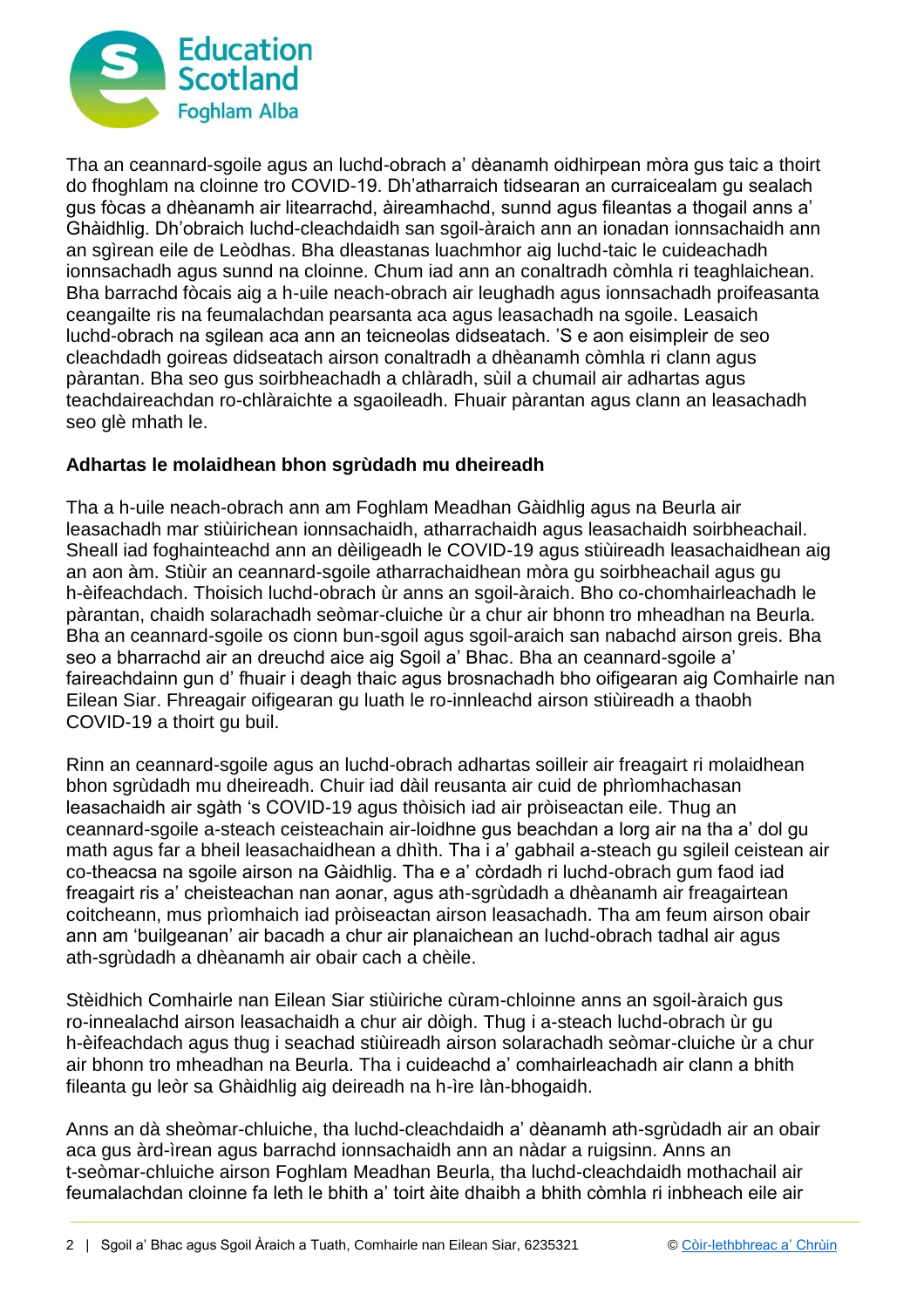

bonn aon-ri-aon mar a tha a dhìth. Tha luchd-cleachdaidh a' brosnachadh cothromas agus in-ghabhaltachd na Gàidhlig le bhith a' planadh gun ionnsaich clann a' Ghàidhlig na cànan a bharrachd. Tha misneachd aig clann beagan Gàidhlig a chleachdadh ann an cluich agus cuid de chleachdaidhean air an stiùireadh le inbhich.

Anns an t-seòmar-chluiche airson làn-bhogadh tron a' Ghàidhlig, tha an ceannard-sgoile air luchd-labhairt fileanta na Gàidhlig a thrusadh gu soirbheachail. Tha luchd-cleachdaidh a' cosnachadh gu math le buidhnean beaga de chlann ann an cluich làn-bhogaidh. Tha iad a' solarachadh iomraidhean sa Ghàidhlig agus a' cur cheistean gus am faod a' chlann smaoineachadh gu domhainn air an ionnsachadh aca. Stèidhich clann cleachdaidhean far a bheil iad a' sealltainn an tuigse agus cleachdadh a' Ghàidhlig aca. 'S urrainn dhaibh bruidhinn air na faireachdainnean aca, làithean na seachdaine agus na sgeulachdan a chaidh a leughadh riutha. Bidh clann a' leasachadh sgilean ann an co-dhùnaidhean a dhèanamh ann an gnìomhachasan stiùirichte le inbhich le bhith a' roghainn òrain airson seinn. Mar as trice, tha iad a' cleachdadh ainmean Gàidhlig nan òran gus na roghainnean aca innse. Bu chòir don a h-uile neach-cleachdaidh cumail orra gus ionnsachadh ìre àrd a phlanadh airson Foghlam Meadhan Gàidhlig agus na Beurla.

Aig ìrean na bun-sgoile, dh'atharraich luchd-obrach a' churraicealam gus coinneachadh ri feumalachdan ionnsachadh na cloinne air sgàth 's COVID-19. Chruthaich an ceannard-sgoile dòigh-obrach aon cheum glè fheumail airson sùil a chumail air adhartas na cloinne. Bu chòir dhi cumail oirre an dàta seo a chleachdadh gus taic a phlanadh agus gus curraicealam Sgoil a' Bhac a dhealbhachadh san àm ri teachd. Tha tidsearan a' brosnachadh ionnsachadh na cloinne ann an saidheans, teicneolas, einnseanaireachd agus matamataig (STEM). Tha cuid de chlasaichean a' dèanamh phròiseactan air STEM, a' cleachdadh an uidheim dhidseataich, e-Sgoil. Tha barrachd fòcais aig a h-uile tidsear air slàinte agus sunnd.

Tha clann nas sine ann am Foghlam Meadhan Gàidhlig a' bruidhinn gu pongail air buannachdan a thig an cois meudachadh nan gnìomhachasan sgrìobhaidh aca. Tha fios aca air mar a chuidicheas an sgil seo iad nuair a ghluaiseas iad tron fhoghlam agus a-steach dhan t-saoghal obrach. Rinn tidsearan ann am Foghlam Meadhan Gàidhlig sgrùdadh air a' chleachdadh aca. Bha seo 's iad ag obair a dh'ionnsaigh foghlam bogaidh nas fheàrr buileach. Tha iad a' leasachadh speisealachaidhean làidir ann am Foghlam Meadhan Gàidhlig. Tha tidsearan air cleachdadh sgrùdach a dhèanamh den 'Chomhairle mu Fhoghlam Gàidhlig'. Tha iad air poileasaidh a sgrìobhadh air na tha cur ri ionnsachadh, teagasg agus measadh sàr-mhath tro bhogadh. Dh'obraich iad a-mach frèam-obrach adhartais airson litearrachd agus Gàidhlig. Tha tidsearan air barrachd fòcais air cluich làn-bhogaidh a phlanadh. Ann an seo, tha clann nas òige ag èisteachd ri, a' tuigsinn agus a' bruidhinn anns a' Ghàidhlig. Tha tidsearan a' tòiseachadh air tomhas a dhèanamh air mar a tha seo a' togail ruigsinneachd ann am bruidhinn, leughadh agus sgrìobhadh. Leasaich iad dòigh làidir airson gràmar a theagasg ann an dòigh ghnìomhach agus tarraingeach. Choimhead iad cuideachd air astar agus dùbhlan a mheudachadh le bhith ag aithneachadh dhòighean anns am faod sgilean litearrachd anns a' Ghàidhlig taic a thoirt do sgilean anns a' Bheurla. Bu chòir com-pàirtichean, luchd-taic agus luchd-cleachdaidh san sgoil-àraich a bhith nam pàirt den phròiseact seo. Bu chòir don cheannard-sgoile prìomhachas nas àirde a thoirt do bharrachd Gàidhlig (Luchd-ionnsachaidh) a lìbhrigeadh sa churraicealam agus seo a ghabhail a-steach ann am plana leasachaidh na sgoile. 'S e prìomhachas nàiseanta a tha seo, cho math ri bhith cudromach dhan eilean agus dhan choimhearsnachd.